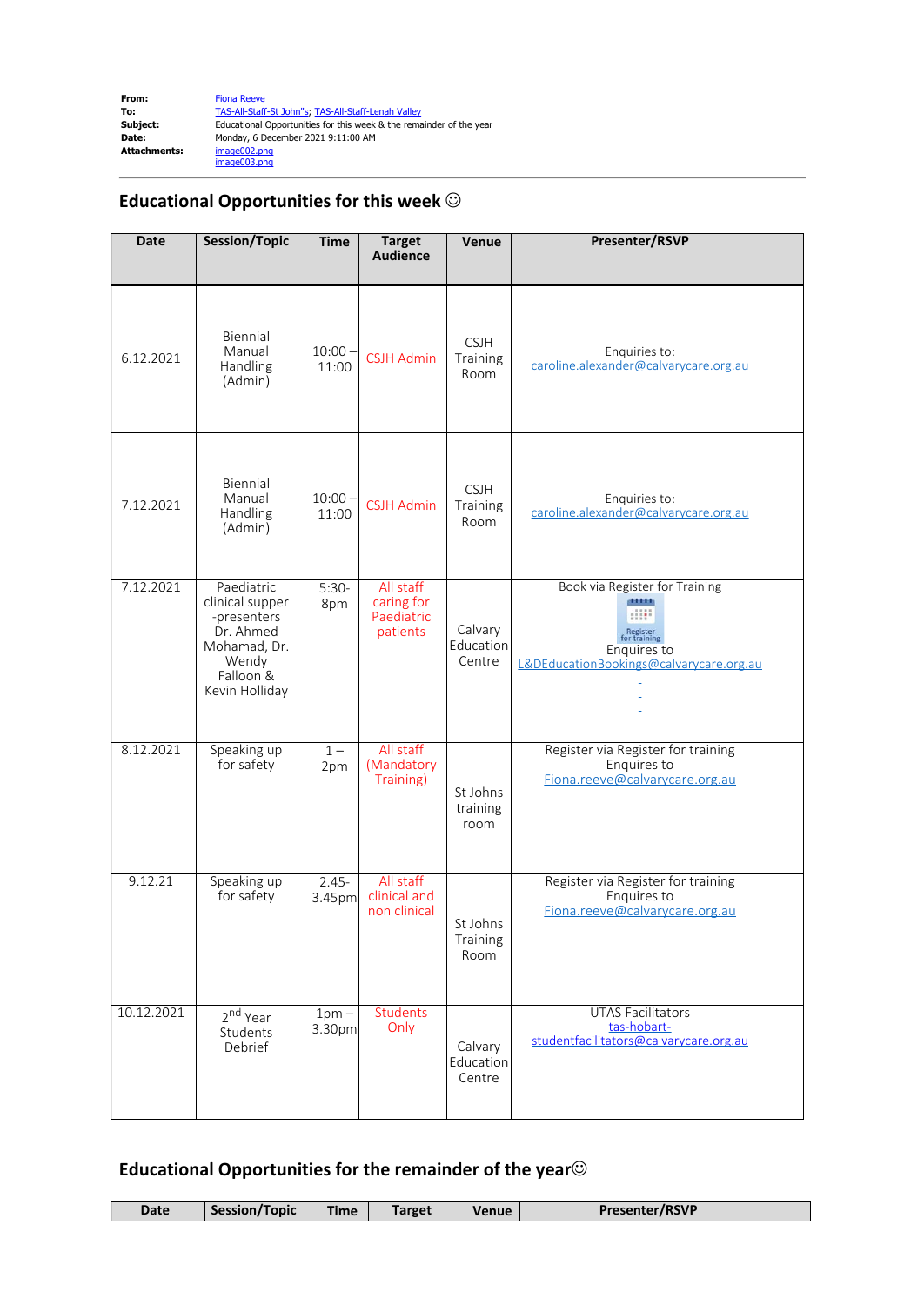|            |                                           |                    | <b>Audience</b>                           |                                                    |                                                                                                                                    |
|------------|-------------------------------------------|--------------------|-------------------------------------------|----------------------------------------------------|------------------------------------------------------------------------------------------------------------------------------------|
| 13.12.2021 | Hospital Wide<br>Orientation              | $8am -$<br>4.30pm  | New staff<br>only                         | Calvary<br>Education<br>Centre                     | Via Belinda Benson<br>Belinda.benson@calvarycare.org.au                                                                            |
| 13.12.2021 | Biennial<br>Manual<br>Handling<br>(Admin) | $10:00 -$<br>11:00 | <b>CSJH Admin</b>                         | <b>CSJH</b><br>Training<br>Room                    | Enquiries to:<br>caroline.alexander@calvarycare.org.au                                                                             |
| 15.12.2021 | Biennial<br>Manual<br>Handling<br>(Admin) | $10:00 -$<br>11:00 | <b>CLVH Admin</b>                         | <b>CLVH</b><br>Computer<br>Lab                     | Enquiries to:<br>caroline.alexander@calvarycare.org.au                                                                             |
| 15.12.21   | Speaking up<br>for safety                 | $1-2pm$            | All staff<br>(Mandatory)                  | St Johns<br>Training<br>room                       | Register via Register for training<br>Enquires to<br>Fiona.reeve@calvarycare.org.au                                                |
| 15.12.2021 | ALS                                       | 0930-<br>1230      | Clinical staff<br>required to<br>complete | Calvary<br>Education<br>Centre                     | Book via Register for Training<br><b>district</b><br>Register<br>for training<br>Enquiries to:<br>Katie.ennis@calvarycare.org.au   |
| 15.12.2021 | R4K                                       | 1230-<br>1400      | Clinical staff<br>required to<br>complete | Calvary<br>Education<br>Centre,<br>Lenah<br>Valley | Book via Register for Training<br>didditi.<br>Register<br>for training<br>Enquiries to:<br>L&DeducationBookings@calvarycare.org.au |
| 15.12.2021 | IV cannulation                            | $3:00-$<br>5:00pm  | RN's only                                 | Calvary<br>Education<br>Centre                     | Bookings on Register for Training<br>or enquiries to<br>Alyson.coombe@calvarycare.org.au                                           |
| 16.12.21   | Speaking up<br>for Safety                 | 1.30pm-<br>2.30pm  | All staff<br>(Mandatory<br>training)      | Calvary<br>Education<br>Centre                     | Register via Register for Training<br>Enquires to<br>Fiona.reeve@calvarycare.org.au                                                |
| 16.12.21   | Speaking up<br>for Safety                 | 2.45pm<br>3.45pm   | All staff<br>Mandatory<br><b>Training</b> | St Johns<br>Training<br>Room                       | Register via Register for training<br>Enquires to<br>Fiona.reeve@calvarycare.org.au                                                |
|            | Biennial                                  |                    |                                           |                                                    |                                                                                                                                    |